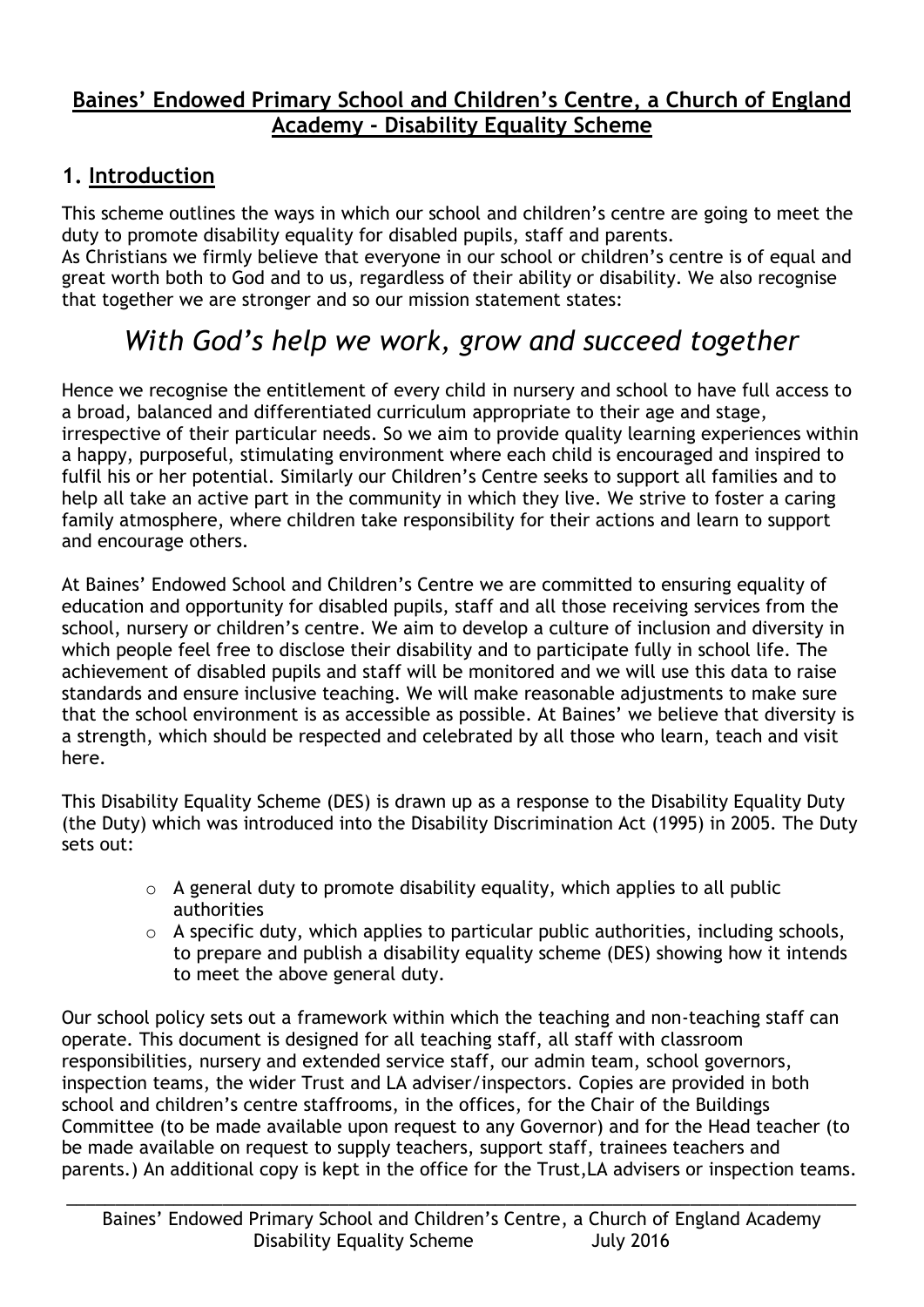### **2. Aims and Objectives**

Part 5A of the DDA requires the Governing Body to

- o Promote equality of opportunity for disabled people: pupils, staff, parents, carers and other people who use/visit the school or may wish to.
- o Prepare and publish a DES to show how they will meet this duty.

This scheme and the accompanying action plans set out how the Governing Body will promote equality of opportunity for disabled people.

Part 4A of the DDA requires the Governing Body to plan to increase access to education for disabled pupils in 3 ways:

- o Increasing the extent to which disabled pupils can participate in the school curriculum.
- o Improving the environment of the school to increase the extent to which disabled pupils can take advantage of education and associated services.
- o Improving the delivery to disabled pupils of information, which is provided in writing for pupils who are not disabled.

This scheme, the School Accessibility Plan and the accompanying action plans set out how the Governing Body will increase access to education for disabled pupils.

# **3.** *Definition of Disability under the DDA*

"A person has a disability if he has a physical or mental impairment which has a substantial and long term adverse effect on his ability to carry out normal day-to-day activities." Part 1 para 1.1

To fall within the Act a person must be substantially affected by their disability in one of the following capacities:

- o mobility
- o physical co-ordination
- o manual dexterity
- o continence
- o ability to lift, carry or otherwise move everyday objects
- o speech, hearing, eyesight
- o memory or ability to learn, concentrate or understand
- o perception of risk or physical danger.

Some people who do not come within the capacities definition will nevertheless be considered disabled. These include:

- o those with a disfigurement
- o those with cancer
- $\circ$  others who have had a disability in the past
- o those people with a progressive condition once the symptoms appear eg HIV, MS
- o those with a mental impairment which may include those with challenging behaviour
- o those with long term medical needs eg epilepsy, diabetes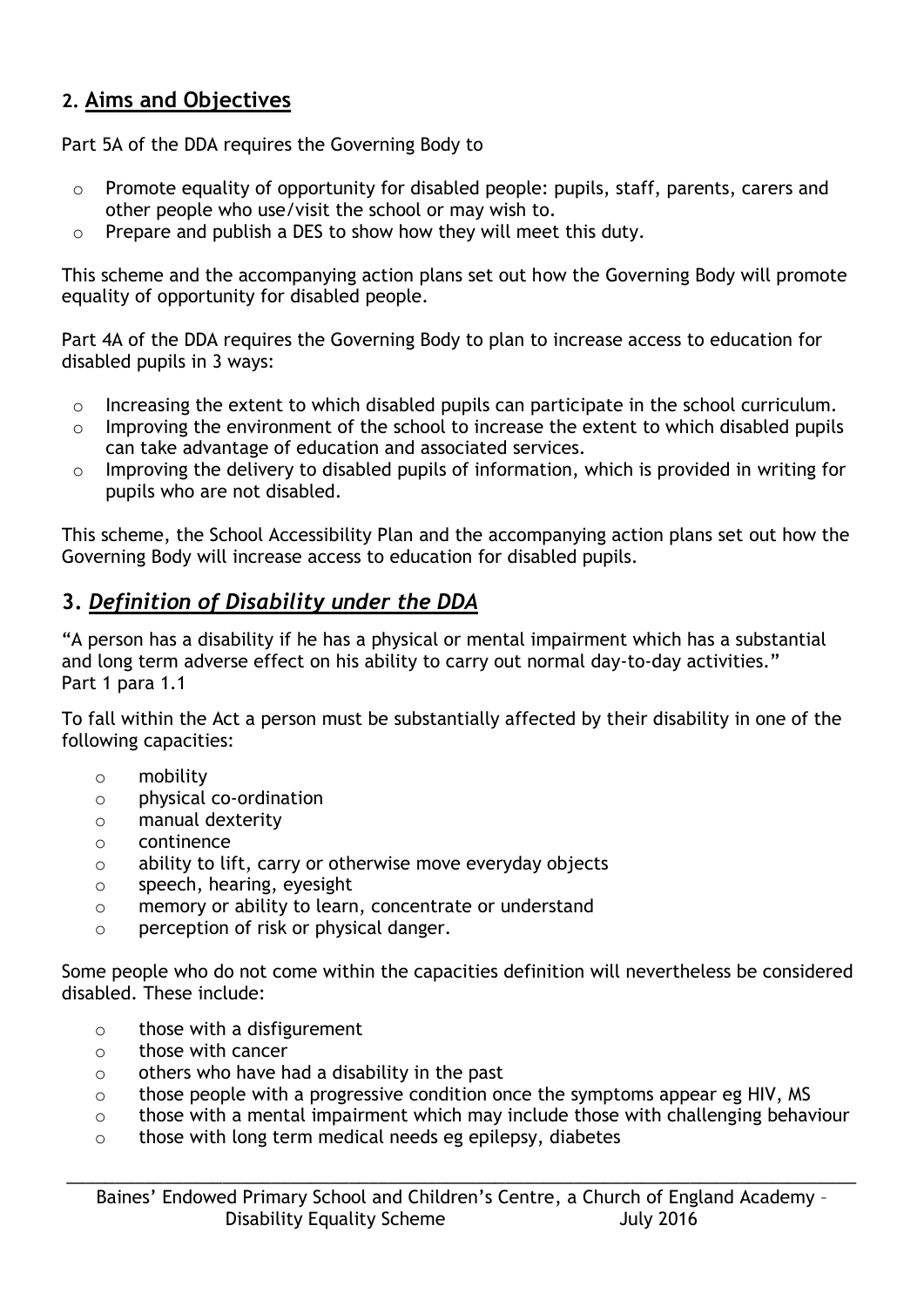This definition was broadened in December 2005 (the Disability Amendment Act 2005) to include:

- o All those with cancer or surviving cancer
- o Those with HIV or multiple sclerosis from the point of diagnosis
- o For a mental impairment the need for it to be clinically well recognised has been removed.

Definitions taken from DEE 2006 R. Reiser

The Disability Discrimination Act 2005 places a general duty on schools, who need to have due regard for the following when carrying out their functions:

- Promoting equality of opportunity between disabled people and other people;
- Eliminating discrimination that is unlawful under the DDA;
- Eliminating harassment of disabled people that is related to their disability;
- Promoting positive attitudes towards disabled people;
- Encouraging participation in public life by disabled people;
- Taking steps to meet disabled people's needs, even if this requires more favourable treatment.

This is also known as the Disability Equality Duty (DED) and applies to all disabled pupils, staff and those using services provided by schools.

# **4.** *Involvement of Disabled Pupils, Staff and Parents.*

Involving disabled people is a requirement of the process of drawing up a DES. Baines' School and Children's Centre have considered carefully how to involve disabled:

- o pupils
- o staff
- o parents, carers and other users of the school

#### 4.1 Disabled Pupils

We initially attended training provided by Disability Equality in Education, which considered the links between SEN, medical needs and disability. We followed their guidance: "DEE recommends that all pupils with SEN and those with long term medical needs be treated as disabled for the purposes of the Act and for equality. This is in addition to all pupils with long term impairments which have a significant impact on the day-to-day activities." DEE 2006 R. Rieser

Our inclusion team looked carefully at how to involve these groups of children and decided informal information gathering in small groups with adults they were very familiar with was the most appropriate way to gather their views, particularly for younger pupils.

#### 4.2 Disabled Staff

The Headteacher shared information on the Duty, the definitions of disability and the DES at an INSET day with all staff. Those staff who preferred to speak to the Headteacher privately were given that option. Similar information was shared with the Governing Body.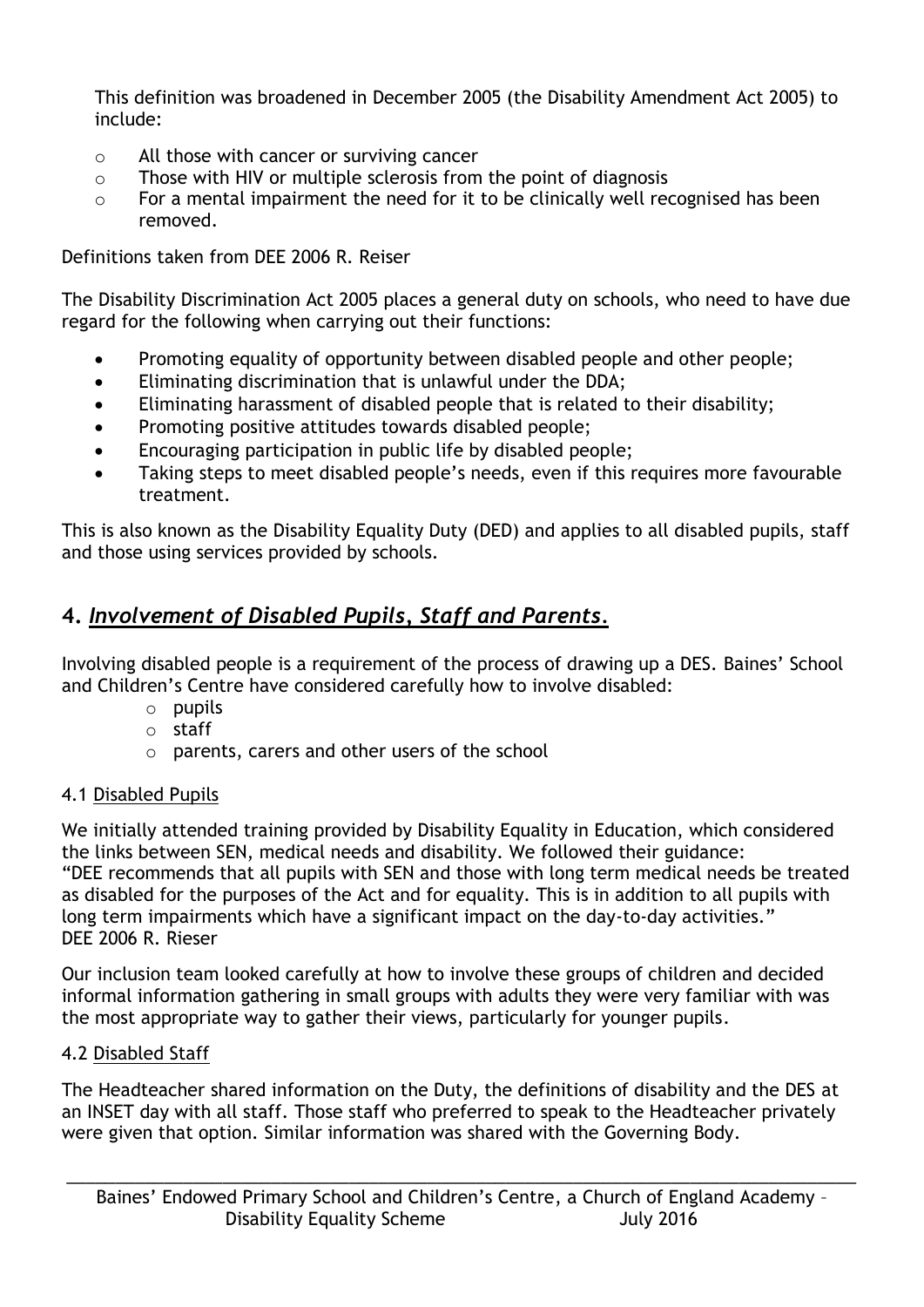Staff were invited to speak to the Headteacher confidentially if they felt they should be identified as disabled under the definitions above. All staff for whom we have made reasonable adjustments to enable or support a return to work were considered to be disabled unless they specifically asked not to be.

All staff were involved in the creation of this DES. Staff identified as disabled were invited to be involved further in discussions to ensure their needs are met through the DES.

### 4.3 Parents, carers and other users of the school/centre

This was by far the most difficult group to identify and involve. It felt intrusive to send a letter out asking parents and carers to identify themselves as disabled under the definitions given above. So adults who had already developed a positive relationship with parents we thought might be interested in this area, spoke on an individual basis specifically about disability and accessibility. Those who were interested in these issues were then asked to consider being involved in the creation and review of this DES.

To involve the wider local community, the Children's Centre displayed information inviting comments from all people, but particularly those who would be interested in becoming involved in planning or reviewing this scheme or those who saw themselves as disabled.

We also started to create this DES at the same time we were completing our IEP reviews and so involved parents of children with disabilities in discussions about how effective our DES was in meeting their children's identified needs.

# **5.** *Monitoring*

To meet the Disability Equality Duty, it is essential that aspects of school life are monitored to identify whether there is an adverse impact on children and young people with disabilities. The following will be monitored:

- Presence of disabled pupils eg. which groups are represented in school
- Participation of disabled pupils across the life of the school eg in extra curricular activities, in positions of responsibility
- Achievement of pupils by disability
- Disabled staff (including numbers, type of disability & satisfaction rates in staff surveys etc)

# **6.** *Recruitment, development and retention of disabled employees*

The information gathering duty applies to all job applicants and those working at the school. School will collect information on new staff through the process outlined by Cidari, our MAT, including the provision of a guaranteed interview. School will collect information on existing staff, as detailed in section 4.2. School will analyse our staffing structure to show how disabled staff are represented amongst different groups of employees, at different levels within the school and amongst those who leave the school.

# **7.** *Additional implications for schools*

### The role of a school as a service provider

Schools have additional implications as a service provider to make their buildings accessible when they hire out rooms or parts of the building.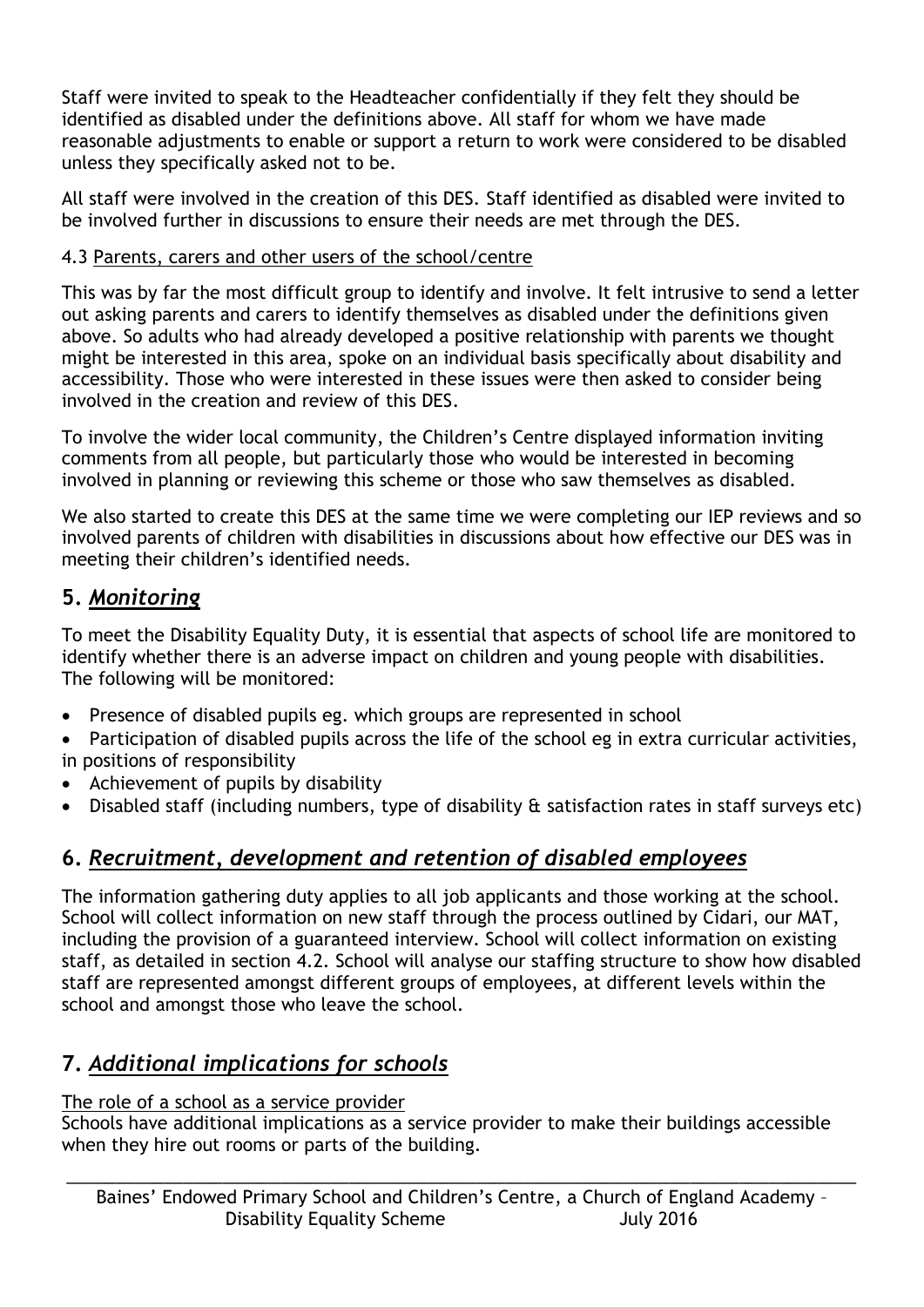#### Contact with parents and carers

When providing newsletters and information for parents and carers, schools will aim to make this information available in an accessible format (read aloud) so that parents or carers who may be, for example, visually impaired or unable to read, can access the information.

We appreciate that events for parents and carers such as open evenings, meetings with teachers etc. should be held in accessible parts of the building; however our school has numerous small staircases (3 or 4 steps) which could present difficulties for some. For parents or visitors with mobility difficulties there are other entry points which ensure every classroom can be reached without needing to negotiate stairs (Reception and Year 1 through reception main door, Years 1 and 2 from infant playground, Years 3, 4, 5 & 6 via the hall or front door door). We also arrange meetings in different locations when required. Wheelchair space is available during every performance or presentation in the hall and we make special arrangements as requested to enable parents and members of the community to attend.

#### Hiring transport

School staff will be aware of Section 6 of the Act when hiring transport as it puts new duties on transport providers, including the bus and coach companies, and the taxi and private hire car trade. The requirement to provide accessible vehicles is extended to include these transport providers. Bus companies will not be able to refuse a job because, for example, it may take longer to pick up disabled students.

#### Election of parent governors

The election of parent governors is now covered by the DDA 2005, so governors ensure that the procedures for candidates to stand for election and for parents to vote for candidates are accessible to disabled people. However, the result of the election is not covered and disabled candidates are not able to claim that they were not elected simply because they were disabled.

#### Governing Body

The governing body activities are applicable to all Governors and so the school must ensure that they can participate fully in school life.

### **8.** *Implementation*

In order to ensure that action is taken to meet the Disability Equality Duty, Baines' School and Children's Centre have drawn up an action plan to make things happen, which outlines how the requirements of the DDA 2005 will be met. This action plan has been shaped in consultation with disabled people as outlined in the previous section.

This scheme will be published and copies made available to all staff, members of the Working Group and Governors. Parents will have access to the scheme via consultation evenings. The school will additionally provide a copy to anyone asking for it.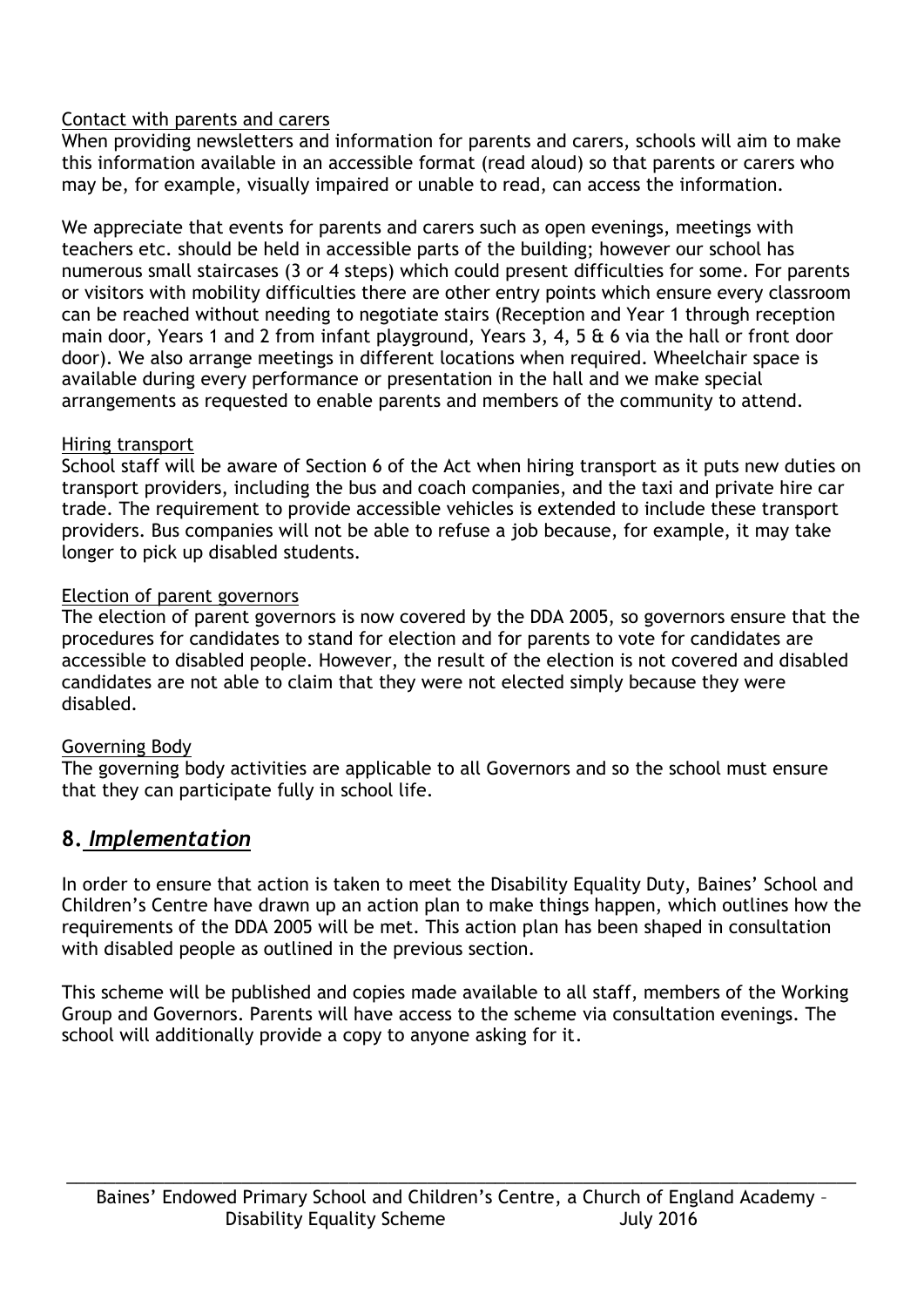## *Action Plan*

The following action plan outlines what will be achieved in the next 3 years with regards to meeting the Disability Equality Duty.

| Aspect of the                 | Issue being                                 | Action to be taken                                 | How will the           | How often will                            | Responsible for    | <b>Start</b> | Comple-             |
|-------------------------------|---------------------------------------------|----------------------------------------------------|------------------------|-------------------------------------------|--------------------|--------------|---------------------|
|                               | addressed                                   |                                                    | impact be              |                                           | implementing the   | date         | tion date           |
| duty                          |                                             |                                                    |                        | monitoring take                           |                    |              |                     |
|                               |                                             |                                                    | monitored?             | place?                                    | action?            |              |                     |
| 2016-17                       |                                             |                                                    |                        |                                           |                    |              |                     |
| Promoting                     | <b>Ensuring procedures</b>                  | *Update the register of                            | Records updated        | Register updated                          | Advice from        | Sep 2016     | <b>July 2017</b>    |
| equality of                   | and policies are in                         | disabled pupils, all staff                         | regularly.             | annually                                  | school nurse.      |              | but aspects         |
| opportunity                   | place to monitor the                        | made aware of register.                            | Improving              | New children added                        | JS and SLT         |              | ongoing             |
| between disabled              | presence,                                   | *Monitoring/tracking of                            | participation          | immediately if                            | reporting to Govs' |              | once                |
| and other people              | participation and                           | standards/progress to                              | noted and              | appropriate                               | committee as       |              | established         |
|                               | achievement of                              | include disabled alongside                         | reported               | Annual monitoring                         | appropriate.       |              |                     |
|                               | disabled pupils.                            | gender/ethnic etc.                                 |                        | of standards of                           |                    |              |                     |
|                               |                                             | *Monitor how many children                         |                        | different groups.                         |                    |              |                     |
|                               |                                             | on this register access                            |                        | Termly monitoring                         |                    |              |                     |
|                               |                                             | events/extra curricular ops.                       |                        | of individual                             |                    |              |                     |
|                               |                                             | *Ensure information                                |                        | progress and access                       |                    |              |                     |
|                               |                                             | recorded on pre school                             |                        | to opps/events                            |                    |              |                     |
|                               |                                             | profiles-nursery.                                  |                        |                                           |                    |              |                     |
|                               |                                             | *Information available in                          |                        |                                           |                    |              |                     |
|                               |                                             | centre to support parents of                       |                        |                                           |                    |              |                     |
|                               |                                             | disabled children                                  |                        |                                           |                    |              |                     |
| Eliminating                   | Monitor incidents of                        | *Incidents recorded in                             | Ongoing                | Monitoring of                             | NS/behaviour       | Sep 2016     | <b>July 2017</b>    |
| discrimination                | harassment and                              | dedicated file as well as on                       | monitoring of          | behaviour reports                         | team reporting to  |              | but aspects         |
| that is unlawful              | bullying of disabled                        | usual bullying records                             | behaviour/             | monthly                                   | <b>SLT</b>         |              | ongoing             |
| under the DDA                 | pupils. Encourage                           | *Parents of offenders<br>informed (treated in same | bullying<br>incidents. | Termly monitoring                         |                    |              | once<br>established |
| and harassment<br>of disabled | pupils to report and<br>take action against | way as racist incidents).                          | SLT to review          | of bullying incidents<br>Termly review of |                    |              |                     |
| people that is                | offenders                                   | *Regular offenders further                         | impact.                | data gathered.                            |                    |              |                     |
| related to their              |                                             | action taken eg referrals to                       |                        |                                           |                    |              |                     |
| disability                    |                                             | EWIST/exclusion.                                   |                        |                                           |                    |              |                     |
| Promoting                     | Use the school/                             | *Ensure that disability is                         | Audit of               | Annually                                  | <b>SLT</b>         | Sep 2016     | <b>July 2017</b>    |
| positive attitudes            | children's centre                           | represented in posters,                            | resources              |                                           | All subject        |              |                     |
| towards disabled              | environment to                              | displays & learning materials                      |                        |                                           | leaders            |              |                     |
| people                        | promote positive                            | *Reading material/role play                        |                        |                                           |                    |              |                     |
|                               | attitudes to                                | resources to include                               |                        |                                           |                    |              |                     |
|                               | disability.                                 | disability                                         |                        |                                           |                    |              |                     |
| <b>Encouraging</b>            | Ensure that disabled                        | *Audit the current position.                       | Record kept of         | Annually                                  | All staff          | Sep 2016     | ongoing             |

\_\_\_\_\_\_\_\_\_\_\_\_\_\_\_\_\_\_\_\_\_\_\_\_\_\_\_\_\_\_\_\_\_\_\_\_\_\_\_\_\_\_\_\_\_\_\_\_\_\_\_\_\_\_\_\_\_\_\_\_\_\_\_\_\_\_\_\_\_\_\_\_\_\_\_\_\_\_\_\_\_\_\_\_\_\_\_\_\_\_\_\_\_\_\_\_\_\_\_\_\_\_\_\_\_\_\_ Baines' Endowed Primary School and Children's Centre, a Church of England Academy – Disability Equality Scheme July 2016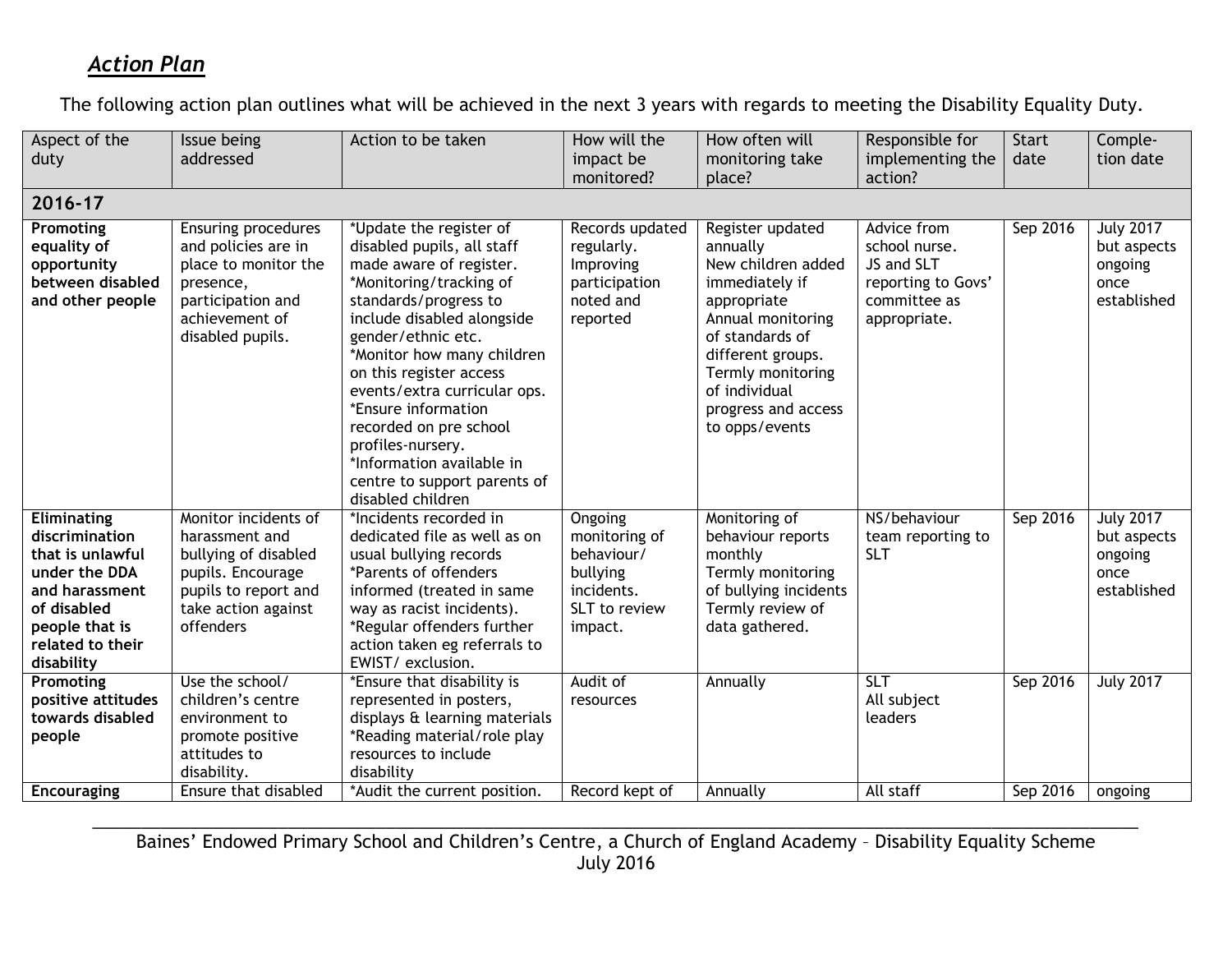| Aspect of the<br>duty                                                                                                                                   | Issue being<br>addressed                                                                                                                                                                              | Action to be taken                                                                                                                                                                                                        | How will the<br>impact be<br>monitored?                                                                                            | How often will<br>monitoring take<br>place? | Responsible for<br>implementing the<br>action? | <b>Start</b><br>date | Comple-<br>tion date |
|---------------------------------------------------------------------------------------------------------------------------------------------------------|-------------------------------------------------------------------------------------------------------------------------------------------------------------------------------------------------------|---------------------------------------------------------------------------------------------------------------------------------------------------------------------------------------------------------------------------|------------------------------------------------------------------------------------------------------------------------------------|---------------------------------------------|------------------------------------------------|----------------------|----------------------|
| participation in<br>public life by<br>disabled people                                                                                                   | pupils/parents/carer<br>are represented and<br>encouraged to<br>participate.                                                                                                                          | * Monitor involvement of all<br>pupils in class assemblies,<br>plays, events<br>*Special arrangements to be<br>made for parents re parent<br>meetings, performances etc.                                                  | activities<br>undertaken<br>Risk assess to<br>make specific<br>ref to special<br>arrangements<br>made.                             |                                             |                                                |                      |                      |
| 2017-18                                                                                                                                                 |                                                                                                                                                                                                       |                                                                                                                                                                                                                           |                                                                                                                                    |                                             |                                                |                      |                      |
| Promoting<br>equality of<br>opportunity<br>between disabled<br>and other people                                                                         | Ensuring that talents<br>of disabled pupils are<br>recognised and<br>represented through<br>provision maps and<br>IEPs.                                                                               | *Provision maps and IEPs<br>updated regularly<br>*Matching across from<br>provision map to G&T<br>register<br>*Ensure appropriate<br>information recorded on pre<br>school profiles (nursery).                            | Registers<br>updated<br>regularly and<br>matched to<br>ensure talents<br>of disabled<br>pupils are<br>recognised as<br>appropriate | Annually                                    | AC/AK<br><b>DR</b><br>AA<br>All teaching staff | Sept<br>2017         | ongoing              |
| Eliminating<br>discrimination<br>that is unlawful<br>under the DDA<br>and harassment<br>of disabled<br>people that is<br>related to their<br>disability | If a number of<br>incidents have been<br>prevalent within a<br>particular year<br>group, use circle<br>time, story time or<br>assembly to<br>investigate and<br>address the issue<br>with all pupils. | *Monitor number of incidents<br>within each class<br>*Implement initiatives such<br>as circle time, story time or<br>assembly<br>*Build into SEAL work as<br>appropriate<br>*Anti bullying week to focus<br>on difference | Evaluation of<br>lesson plans<br>Less incidents<br>reported                                                                        | Ongoing weekly and<br>termly analysis       | All staff<br>AC/AK<br>SAW/JL/NS<br>AA          | Sept<br>2017         | ongoing              |
| Promoting<br>positive attitudes<br>towards disabled<br>people                                                                                           | Celebrate and<br>highlight key events<br>linked to disability.                                                                                                                                        | *Promote through<br>assemblies, PSHCE, posters,<br>ICT resources, events such as<br>the Paralympics, Deaf<br>Awareness Week and<br>Learning Disability Week.<br>*Review of PSHCE curriculum                               | Monitoring of<br>planning<br>Impact in<br>greater<br>awareness of<br>events/opps for<br>disabled.                                  | Annually                                    | SLT and teaching<br>staff                      | Sept<br>2017         | ongoing              |
| <b>Encouraging</b><br>participation in<br>public life by                                                                                                | <b>Encouraging disabled</b><br>parents and staff to<br>be represented in                                                                                                                              | *Monitor CPD records to<br>ensure staff identified as<br>disabled are encouraged to                                                                                                                                       | Ongoing<br>monitoring of<br>events and CPD.                                                                                        | Annually                                    | SLT                                            | Sept<br>2017         | ongoing              |

\_\_\_\_\_\_\_\_\_\_\_\_\_\_\_\_\_\_\_\_\_\_\_\_\_\_\_\_\_\_\_\_\_\_\_\_\_\_\_\_\_\_\_\_\_\_\_\_\_\_\_\_\_\_\_\_\_\_\_\_\_\_\_\_\_\_\_\_\_\_\_\_\_\_\_\_\_\_\_\_\_\_\_\_\_\_\_\_\_\_\_\_\_\_\_\_\_\_\_\_\_\_\_\_\_\_\_ Baines' Endowed Primary School and Children's Centre, a Church of England Academy – Disability Equality Scheme July 2016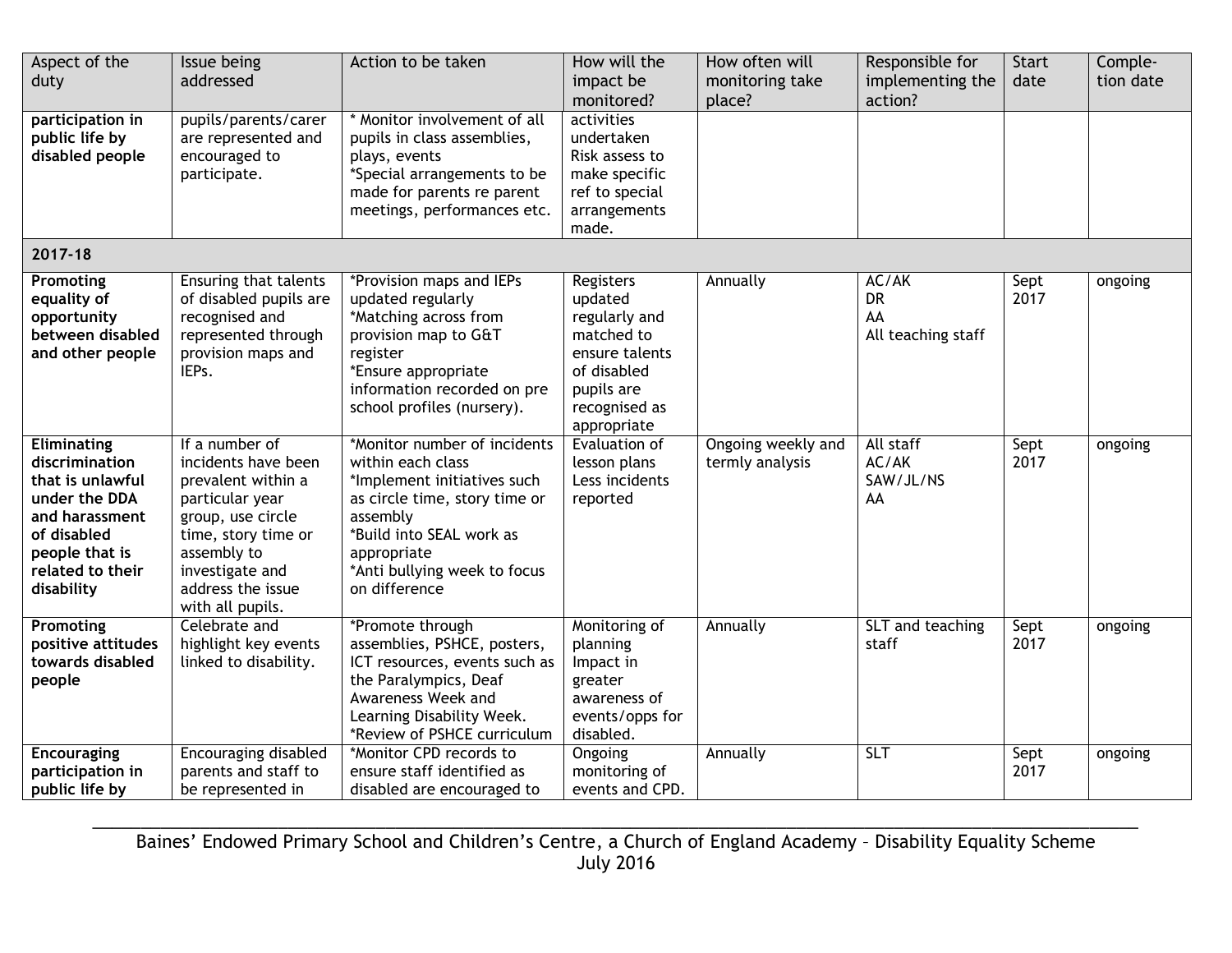| Aspect of the<br>duty                                                                                                                                   | Issue being<br>addressed                                                                                                                    | Action to be taken                                                                                                                                                                                                                                                                                                                        | How will the<br>impact be<br>monitored?                                                                                     | How often will<br>monitoring take<br>place? | Responsible for<br>implementing the<br>action? | <b>Start</b><br>date | Comple-<br>tion date |
|---------------------------------------------------------------------------------------------------------------------------------------------------------|---------------------------------------------------------------------------------------------------------------------------------------------|-------------------------------------------------------------------------------------------------------------------------------------------------------------------------------------------------------------------------------------------------------------------------------------------------------------------------------------------|-----------------------------------------------------------------------------------------------------------------------------|---------------------------------------------|------------------------------------------------|----------------------|----------------------|
| disabled people                                                                                                                                         | responsible roles in<br>school.                                                                                                             | undertake training and<br>develop skills.<br>*Ensure disabled rep on<br>school council.<br>*Ensure all events have<br>disabled access built into the<br>risk assessment                                                                                                                                                                   |                                                                                                                             |                                             |                                                |                      |                      |
| 2018-19                                                                                                                                                 |                                                                                                                                             |                                                                                                                                                                                                                                                                                                                                           |                                                                                                                             |                                             |                                                |                      |                      |
| Promoting<br>equality of<br>opportunity<br>between disabled<br>and other people                                                                         | Increase awareness<br>of the ways in which<br>parents of disabled<br>children and young<br>people can help to<br>support their<br>learning. | *Through workshops for all<br>parents - family learning.<br>*Update equalities policy<br>*SEN team leading coffee<br>mornings to support parents.<br>*Access to support groups.<br>*Ensuring all the above are<br>accessible to all.                                                                                                      | JS reporting to<br>Governors                                                                                                | Annually                                    | JS<br>AK/AC<br>All staff                       | Sept<br>2018         | ongoing              |
| Eliminating<br>discrimination<br>that is unlawful<br>under the DDA<br>and harassment<br>of disabled<br>people that is<br>related to their<br>disability | Raise awareness of<br>unlawful<br>discrimination and<br>harassment.                                                                         | *Review & adjust policies.<br>*Further awareness raising<br>and through staff training<br>raising expectations.<br>*Awareness raising amongst<br>parents - make policy<br>available, comments on<br>Baines' bulletins.<br>* Consult extensively in<br>reviewing this policy and the<br>Accessibility Plan.                                | Less recorded<br>incidents of<br>discrimination<br>and harassment.                                                          | Termly                                      | JS, SLT and all<br>staff                       | Sept<br>2018         | By July<br>2019      |
| <b>Taking steps to</b><br>meet disabled<br>people's needs,<br>even if this<br>requires more<br>favourable<br>treatment.                                 | To meet the needs of<br>all disabled people.                                                                                                | *First aid family learning to<br>support targeted families.<br>*Consider using sportsability<br>to increase sporting access<br>for disabled pupils and to<br>support other children in<br>understanding their needs.<br>*Ensure family learning<br>activities accessible to all.<br>*Additional support in<br>nursery/school to meet need | More disabled<br>people fully<br>involved in<br>school life.<br>Additional<br>activities<br>targeted at<br>disabled pupils. | Annually                                    | JS.<br><b>Inclusion Team</b><br>and all staff  | Sept<br>2018         | <b>Ongoing</b>       |

\_\_\_\_\_\_\_\_\_\_\_\_\_\_\_\_\_\_\_\_\_\_\_\_\_\_\_\_\_\_\_\_\_\_\_\_\_\_\_\_\_\_\_\_\_\_\_\_\_\_\_\_\_\_\_\_\_\_\_\_\_\_\_\_\_\_\_\_\_\_\_\_\_\_\_\_\_\_\_\_\_\_\_\_\_\_\_\_\_\_\_\_\_\_\_\_\_\_\_\_\_\_\_\_\_\_\_ Baines' Endowed Primary School and Children's Centre, a Church of England Academy – Disability Equality Scheme July 2016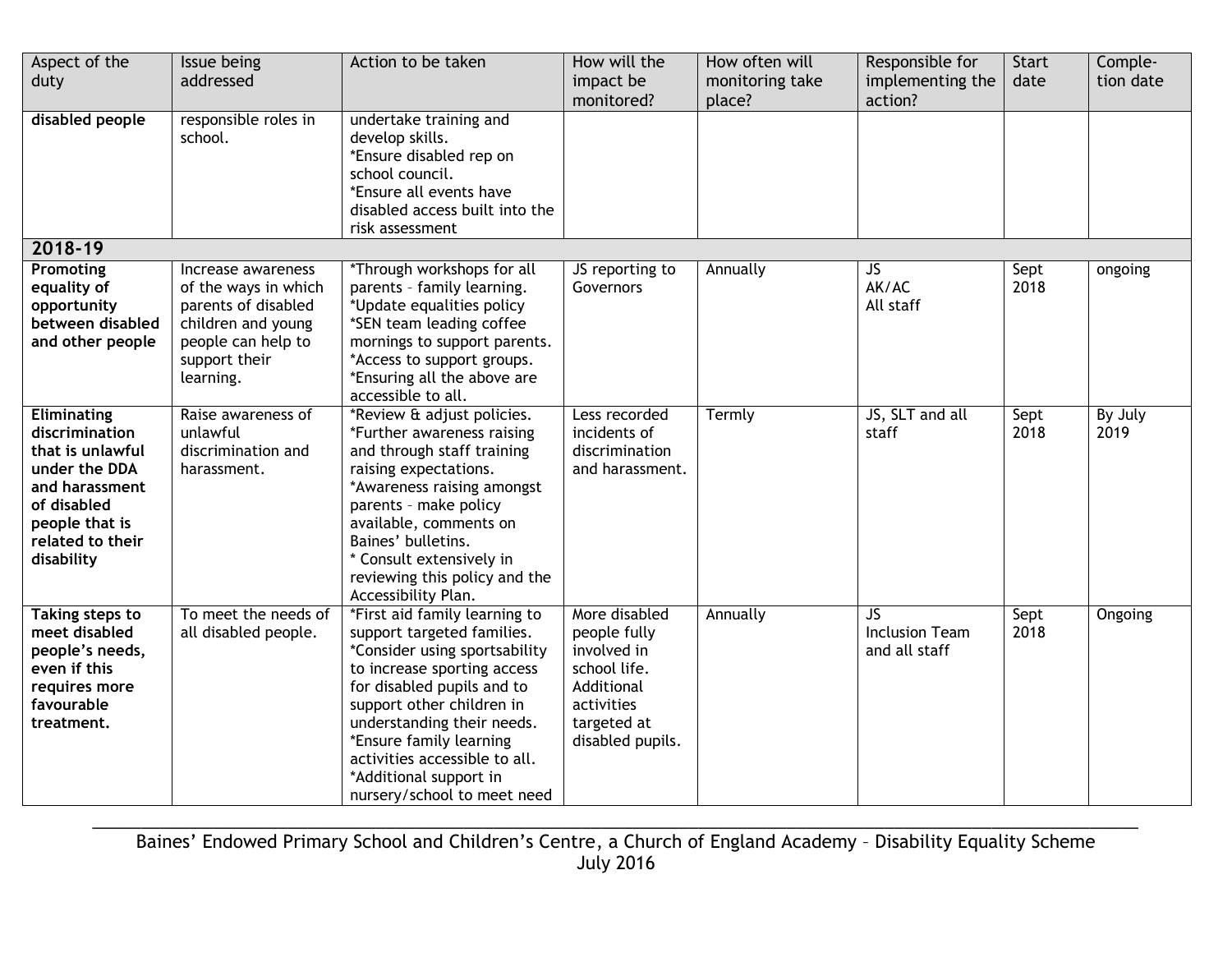### **9.** *Monitoring and reporting*

It is important to monitor the impact of the action taken to ensure that progress is being made towards meeting the Disability Equality Duty, and to ensure that no adverse impact is occurring as a result of the actions. The monitoring of the actions outlined in the action plan will be monitored in accordance with the specified timescales. If any adverse impacts are identified during the monitoring process, the action plan will need to be revised.

An annual evaluation through the development planning process will outline the progress of the Disability Equality Scheme and assess the implementation of the action plan for effectiveness. This evaluation will be shared with the Governors' Buildings Committee, and the findings will be used to improve the Disability Equality Scheme and feed into future practice.

This plan was written in July/August 2016. It was presented to the Governing Body for approval.

All policies/plans at Baines' Endowed Primary School and Children's Centre, a Church of England Academy will be reviewed annually and modified on a regular basis at least every three years.

It is possible to add amendments to this document prior to a review and these will be incorporated into the next issue. To add comments please complete the information on the following sheet adding the date and signing where indicated.

Name of Person responsible – Miss Jo Snape

APPROVED BY GOVERNING BODY: which are also assumed to the contract of the contract of the contract of the contract of the contract of the contract of the contract of the contract of the contract of the contract of the cont

| Date | <b>Proposed Amendment</b> | Signed |  |  |
|------|---------------------------|--------|--|--|
|      |                           |        |  |  |
|      |                           |        |  |  |
|      |                           |        |  |  |

\_\_\_\_\_\_\_\_\_\_\_\_\_\_\_\_\_\_\_\_\_\_\_\_\_\_\_\_\_\_\_\_\_\_\_\_\_\_\_\_\_\_\_\_\_\_\_\_\_\_\_\_\_\_\_\_\_\_\_\_\_\_\_\_\_\_\_\_\_\_\_\_\_\_\_\_\_\_\_\_\_\_\_\_\_\_\_\_\_\_\_\_\_\_\_\_\_\_\_\_\_\_\_\_\_\_\_